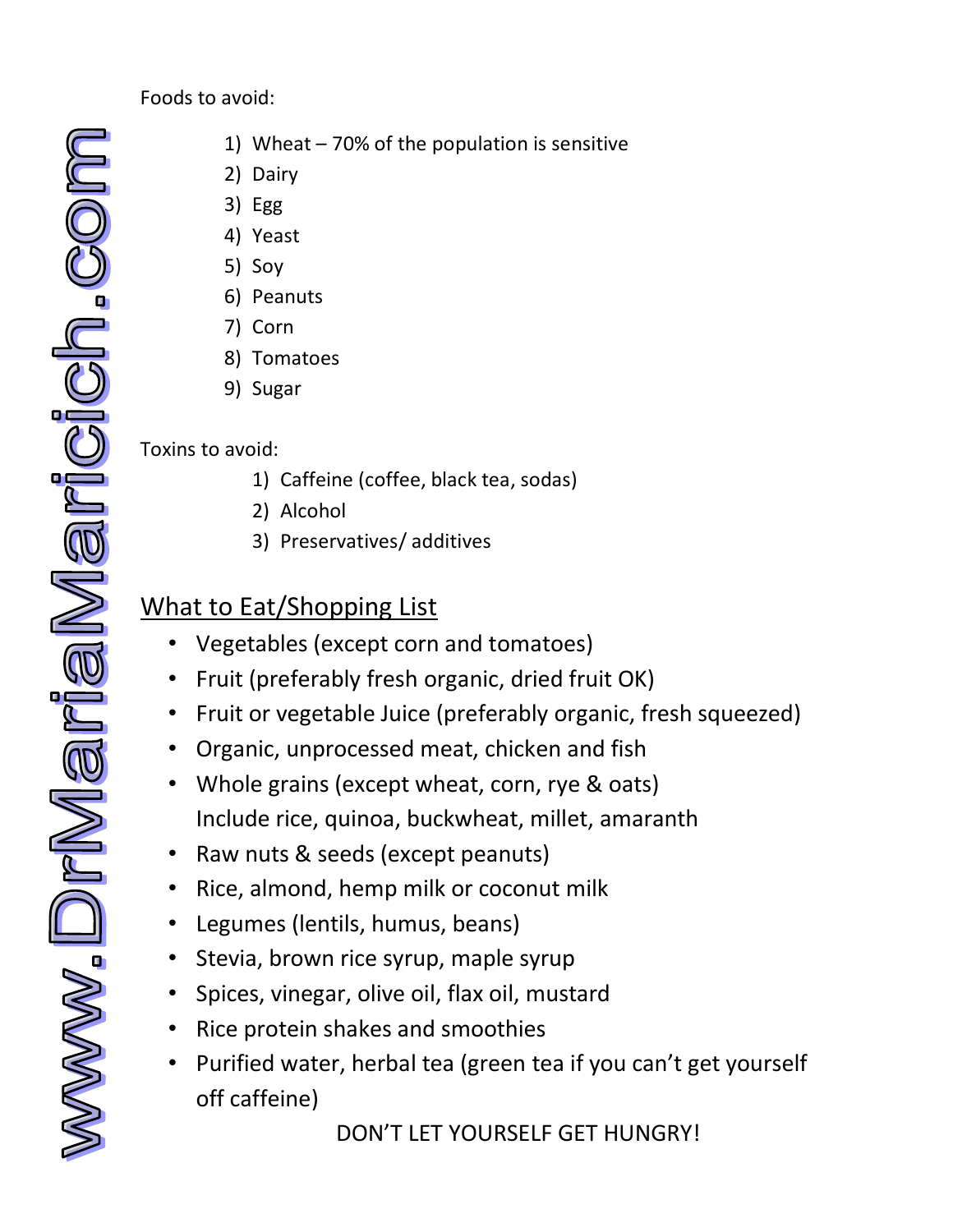## Suggested products:

Quinoa Flakes (hot cereal) Quinoa Millet cereal, flax cereal, rice cereal Rice Cakes Rice Crackers Almond, cashew, sunflower butter, tahini Food for Life gluten free breads (other GF breads have egg) Coconut oil Frozen fruits for smoothies Flax seed for smoothies Squash, sweet potatoes Brown rice Be creative with vegetables Homemade soups Avocadoes Clearvite.info for smoothie recipies Jakes gluten free store in Boise